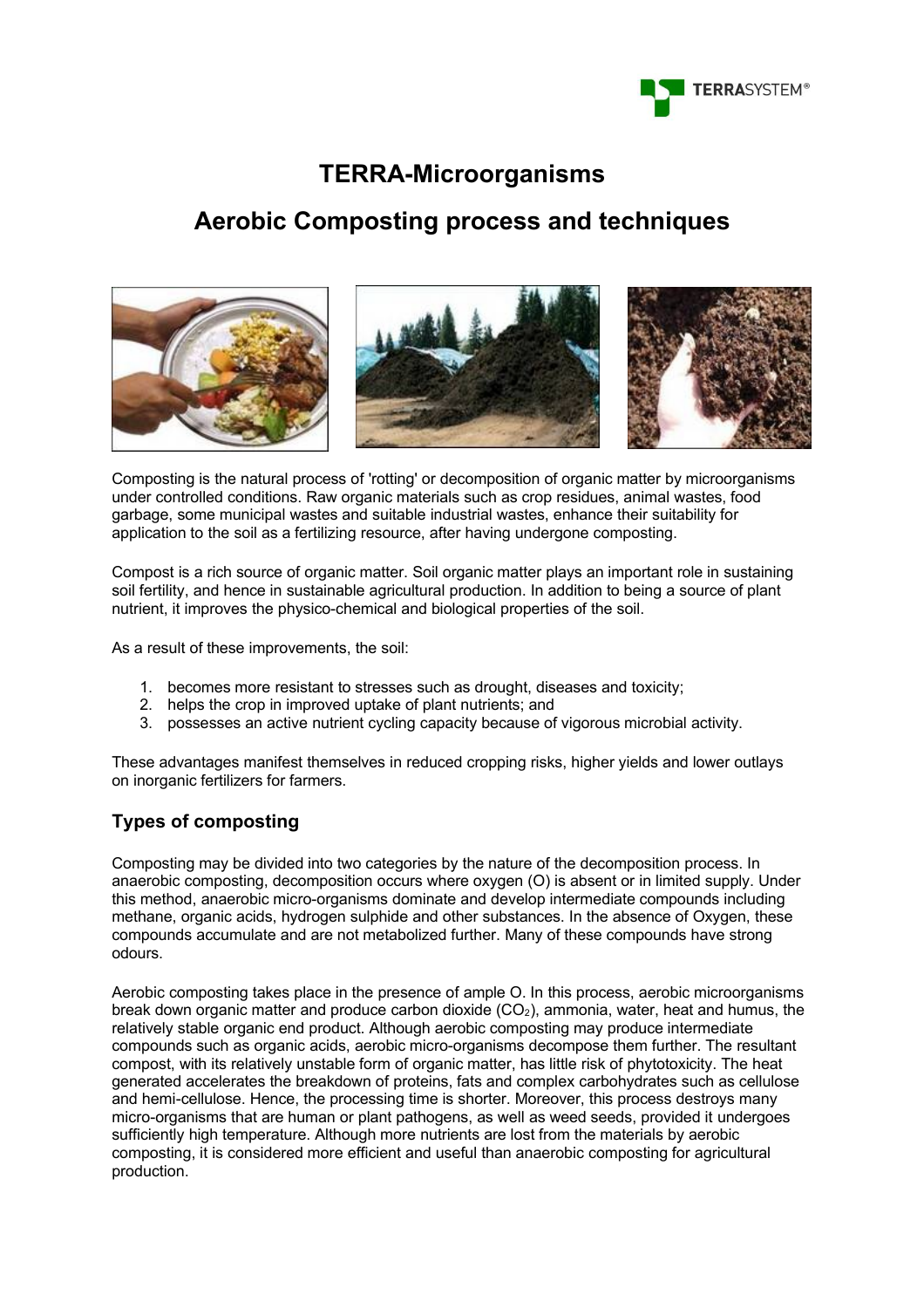

# **The aerobic composting process**

The aerobic composting process starts with the formation of the pile. In many cases, the temperature rises rapidly to 70-80 °C within the first couple of days. First, mesophilic organisms (optimum growth temperature range = 20-45 °C) multiply rapidly on the readily available sugars and amino acids . They generate heat by their own metabolism and raise the temperature to a point where their own activities become suppressed. Then a few thermophilic fungi and several thermophilic bacteria (optimum growth temperature range = 50-70 °C or more) continue the process, raising the temperature of the material to 65 °C or higher. This peak heating phase is important for the quality of the compost as the heat kills pathogens and weed seeds.

The active composting stage is followed by a curing stage, and the pile temperature decreases gradually. The start of this phase is identified when turning no longer reheats the pile. At this stage, another group of thermophilic fungi starts to grow. These fungi bring about a major phase of decomposition of plant cell-wall materials such as cellulose and hemi-cellulose. Curing of the compost provides a safety net against the risks of using immature compost such as nitrogen (N) hunger, O deficiency, and toxic effects of organic acids on plants.

Eventually, the temperature declines to ambient temperature. By the time composting is completed, the pile becomes more uniform and less active biologically although mesophilic organisms recolonize the compost. The material becomes dark brown to black in colour. The particles reduce in size and become consistent and soil-like in texture. In the process, the amount of humus increases, the ratio of carbon to nitrogen (C:N) decreases, pH neutralizes, and the exchange capacity of the material increases.



#### **Temperature changes and fungi populations in wheat straw compost**

Note:

Solid line = temperature; broken line = mesophilic fungi population; dotted line = thermophilic fungi population; left y-axis = fungal populations (logarithm of colony forming units (cfu) per gram of compost plated onto agar); right y-axis = temperature in centre of compost. a, b, c and  $d =$  heating phases.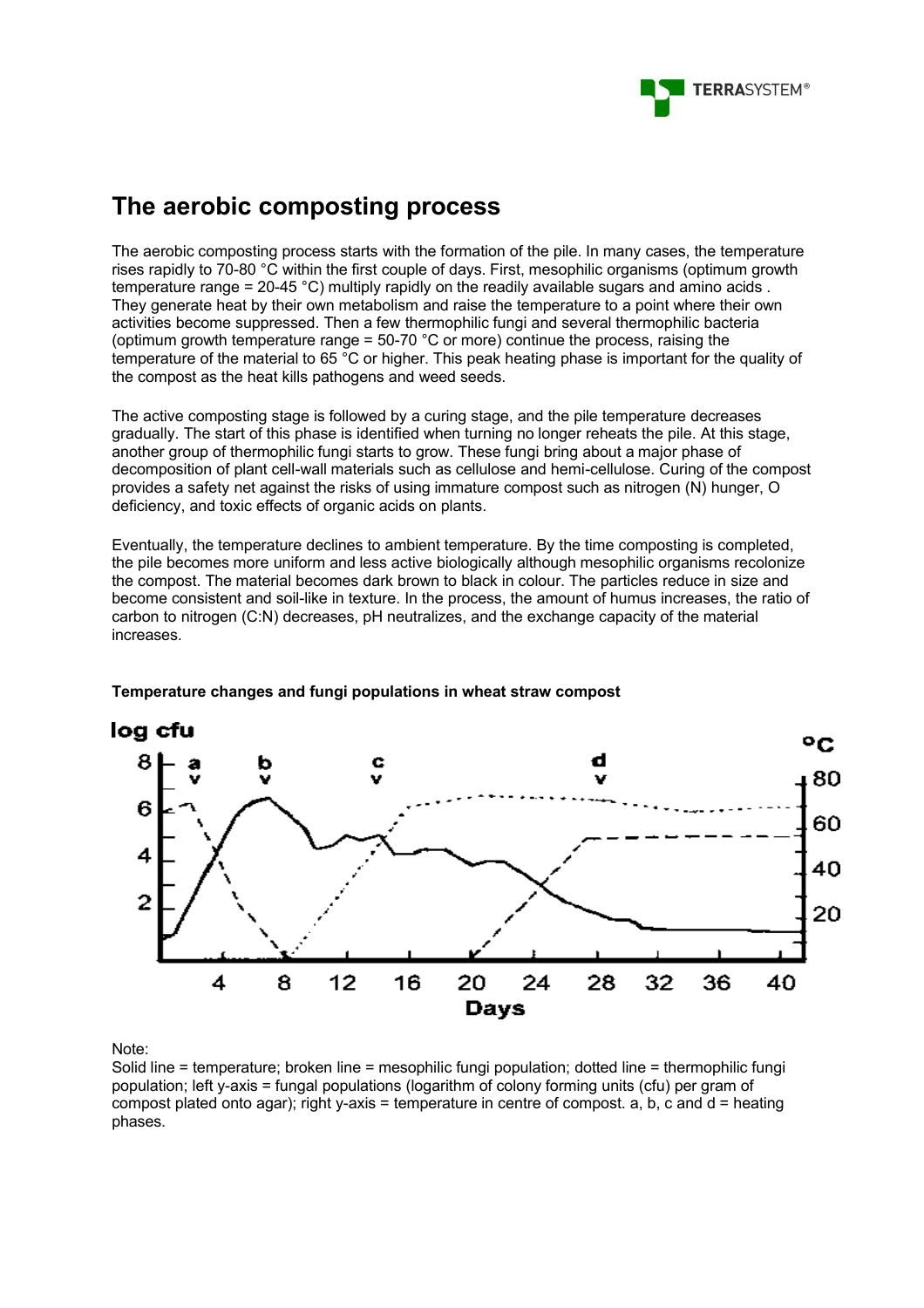

# **Factors affecting aerobic composting**

## **Aeration**

Aerobic composting requires large amounts of Oxygen, particularly at the initial stage. Aeration is the source of Oxygen, and, thus, indispensable for aerobic composting. Where the supply of Oxygen is not sufficient, the growth of aerobic micro-organisms is limited, resulting in slower decomposition. Moreover, aeration removes excessive heat, water vapour and other gases trapped in the pile. Heat removal is particularly important in warm climates as the risk of overheating and fire is higher. Therefore, good aeration is indispensable for efficient composting. It may be achieved by controlling the physical quality of the materials (particle size and moisture content), pile size and ventilation and by ensuring adequate frequency of turning.

## **Moisture**

Moisture is necessary to support the metabolic activity of the micro-organisms. Composting materials should maintain a moisture content of 40-65 percent. Where the pile is too dry, composting occurs more slowly, while a moisture content in excess of 65 percent develops anaerobic conditions. In practice, it is advisable to start the pile with a moisture content of 50-60 percent, finishing at about 30 percent.

#### **Nutrients**

Micro-organisms require C, N, phosphorus (P) and potassium (K) as the primary nutrients. Of particular importance is the C:N ratio of raw materials. The optimal C:N ratio of raw materials is between 25:1 and 30:1 although ratios between 20:1 and 40:1 are also acceptable. Where the ratio is higher than 40:1, the growth of micro-organisms is limited, resulting in a longer composting time. A C:N ratio of less than 20:1 leads to underutilization of N and the excess may be lost to the atmosphere as ammonia or nitrous oxide, and odour can be a problem. The C:N ratio of the final product should be between about 10:1 and 15:1.

## **Temperature**

The process of composting involves two temperature ranges: mesophilic and thermophilic. While the ideal temperature for the initial composting stage is 20-45 °C, at subsequent stages with the thermophilic organisms taking over, a temperature range of 50-70 °C may be ideal. High temperatures characterize the aerobic composting process and serve as signs of vigorous microbial activities. Pathogens are normally destroyed at 55 °C and above, while the critical point for elimination of weed seeds is 62 °C. Turnings and aeration can be used to regulate temperature.

## **Lignin content**

Lignin is one of the main constituents of plant cell walls, and its complex chemical structure makes it highly resistant to microbial degradation. This nature of lignin has two implications. One is that lignin reduces the bioavailability of the other cell-wall constituents. The other is that lignin serves as a porosity enhancer, which creates favourable conditions for aerobic composting.

#### **pH value**

Although the natural buffering effect of the composting process lends itself to accepting material with a wide range of pH, the pH level should not exceed eight. At higher pH levels, more ammonia gas is generated and may be lost to the atmosphere.